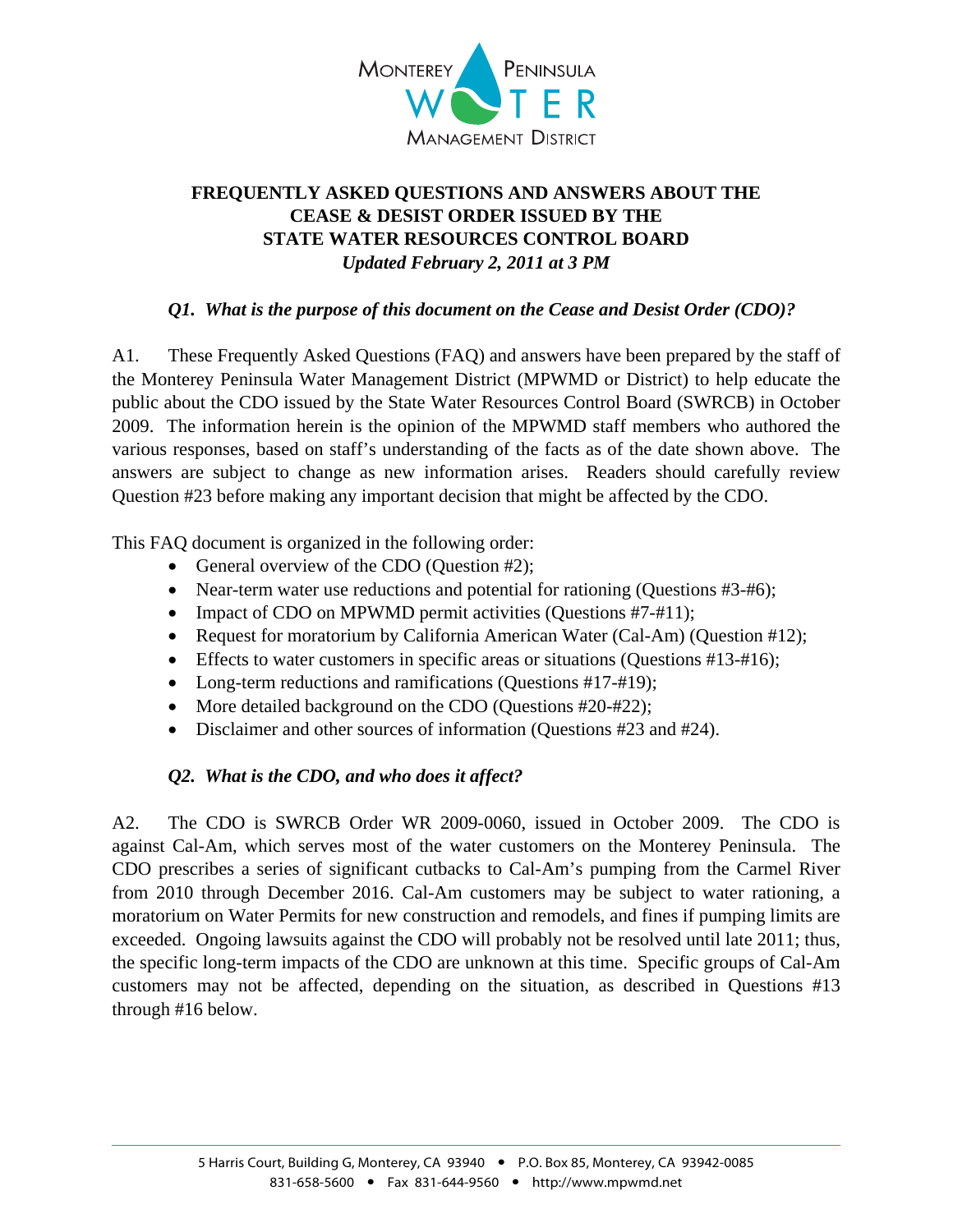Frequently Asked Questions And Answers About the Cease & Desist Order Issued by the State Water Resources Control Board, February 2, 2011 Update Page 2 of 9

#### *Q3. What water use reductions are required in the near-term?*

A3. Water planners define a "Water Year" (WY) as October 1 through September 30. We are presently in WY 2011, which began on October 1, 2010, and ends on September 30, 2011. For WY 2011, the CDO sets a production limit (i.e., the amount of water Cal-Am can pump from the Carmel River) of [1](#page-1-0)0,429 acre-feet per year  $(AFY^1)$ . This amount is about 856 AF less than Cal-Am was allowed to pump from the river in WY 2009. This pumping limit will be reduced by another 121 AF in WY 2012. Please refer to the CDO website link in Question #20; a chart showing these reductions is provided as Attachment 1.

### *Q4. How do the Cal-Am pumping restrictions resulting from the Seaside Basin Adjudication add to the effects of the CDO and impact the need to ration?*

A4. In addition to the pumping limits from the Carmel River noted in Question #3, the Court's Seaside Basin Adjudication Decision also calls for another 520 AFY reduction in Cal-Am pumping from its Seaside Basin wells in WY 2012. Further 10% reductions in Cal-Am pumping are specified every three years until the "natural safe yield" of the Seaside Basin is achieved. The Seaside Basin reductions are combined with the CDO reductions in making rationing decisions. More information is available at the Seaside Basin Watermaster website at: <http://www.seasidebasinwatermaster.org/>

#### *Q5. Will I have to ration this year (WY 2011)? How about next year (WY 2012)?*

A5. To date, District staff believes that mandatory rationing will not be needed in WY 2011 despite the CDO and Seaside Basin reductions. This is due to the combination of near-normal rainfall and below-normal economic activity, improvements in the Cal-Am system (such as leak reduction), higher water rates, extensive conservation education and outreach by MPWMD and Cal-Am. Also, replenishment of the Seaside Basin from the District's Aquifer Storage and Recovery program helps reduce the need for Cal-Am to divert Carmel River water to serve customers. Community water use in WY 2010 was well below the CDO limit and remains below the limit to date in 2011. However, after extensive rains in December 2010, January 2011 has been relatively dry. Thus, continued conservation by the community is needed for the community to remain in Stage 1 of the District's seven-stage *Expanded Water Conservation and Standby Rationing Plan*. The MPWMD is currently in Stage 1, which prohibits water waste and requires landscape water audits and water budgets for large outdoor water users. The text of the MPWMD *Expanded Conservation and Standby Rationing Plan* is on the District website at: [http://www.mpwmd.dst.ca.us/wdd/Conservation/STAGE%201%20WATER%20CONSERVATI](http://www.mpwmd.dst.ca.us/wdd/Conservation/STAGE%201%20WATER%20CONSERVATION%20and%20water%20waste.htm) [ON%20and%20water%20waste.htm](http://www.mpwmd.dst.ca.us/wdd/Conservation/STAGE%201%20WATER%20CONSERVATION%20and%20water%20waste.htm)

 $\overline{a}$ 



<span id="page-1-0"></span><sup>1</sup> An Acre-Foot is 325,851 gallons or enough water to supply about five average homes in the cities or three average homes in the unincorporated County areas for one year. An Acre-Foot can also be expressed as the amount of water it would take to cover a football field with one foot of water.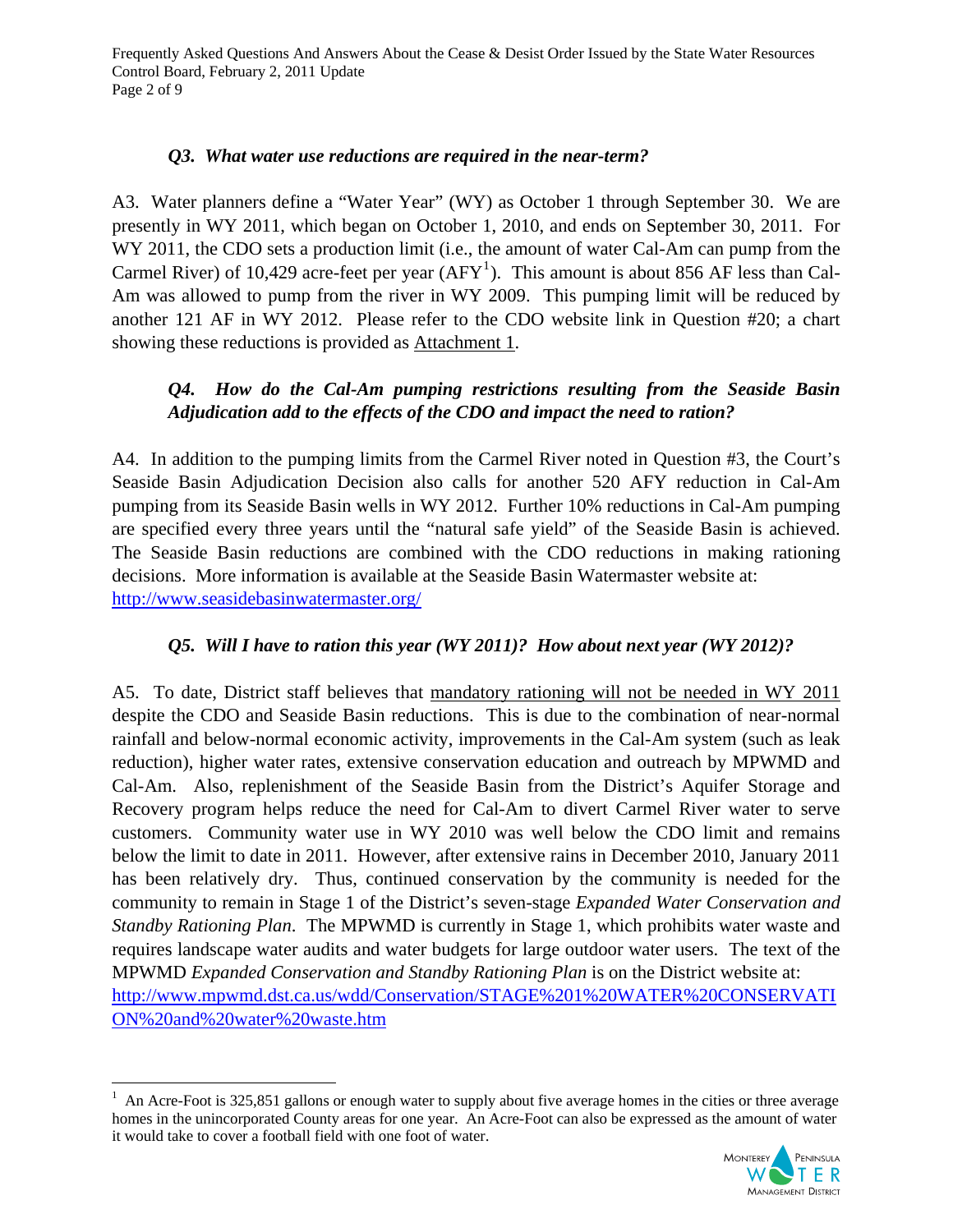Frequently Asked Questions And Answers About the Cease & Desist Order Issued by the State Water Resources Control Board, February 2, 2011 Update Page 3 of 9

Based on the numerical production limits specified for Cal-Am in the CDO and in the Seaside Groundwater Basin Adjudication Decision, the District's rules call for Stage 5 water rationing to be implemented. However, the District's rules also allow adherence to a lower, less restrictive conservation stage if it can be shown that water production limits can be achieved at that lower stage. In July 2010, the MPWMD General Manager issued a formal determination (including evidence) that Stage 5 rationing will not be needed for WY 2010, and that Stage 1 conservation program will suffice. Given the excellent conservation performance in 2010, it is reasonable to expect that similar results will occur in 2011. It is noted that the General Manager determined at the May 17, 2010 Board meeting that rationing is not required, based on physical factors such as stream flow and groundwater storage.

Water Year 2011 started on October 1, 2010. The weather, economic and other conditions in the remainder of WY 2011 cannot be predicted at this time. However, if the community can control its water use and continue its excellent conservation habits, we can prevent the need for mandatory rationing under Stage 5. To help achieve these reductions in use, the District and Cal-Am offer an expansive Rebate Program that includes indoor fixture such as toilets and clothes washers; irrigation system components; and an array of incentives for non-residential retrofits for water-using equipment that is related to cooling systems and the food service industries.

### *Q6. What would Stage 5 Water Rationing entail, if imposed?*

A6. For single-family residential use, Stage 5 entails a specific ration of 70 gallons per day per person, regardless of the size of the home or landscaping. Multi-family residential users (apartment dwellers) would receive a ration of 45 gallons per day per person. Each residence should have already filled out a water survey form indicating the number of persons in the home. Commercial businesses, public uses and golf courses must also reduce their use to meet the reduction goals. Additional allowances of water may be available for medical needs and other specific purposes addressed in District Rule 169, which is shown on the District website at: ([http://www.mpwmd.dst.ca.us/rules/2010/April/pdfs/RegXV/RegXV\\_rule169.pdf\)](http://www.mpwmd.dst.ca.us/rules/2010/April/pdfs/RegXV/RegXV_rule169.pdf).

Any variance will require the customer to meet specific conservation requirements first. Requests for variances will not be considered until Stage 5 Water Rationing has been officially declared.

## *Q7. How has the Monterey Peninsula Water Management District been involved with the CDO to date?*

A7. Though the CDO is directed against Cal-Am, MPWMD has been actively involved in the CDO because 95% of the people who live within MPWMD boundaries are Cal-Am customers. The MPWMD Board of Directors has consistently opposed the CDO due to technical flaws and the potential for adverse health and safety impacts to the community. MPWMD staff provided expert testimony in hearings on the draft CDO in Sacramento in 2008, and offered comments on earlier versions. When the final CDO was approved by the SWRCB in October 2009, MPWMD

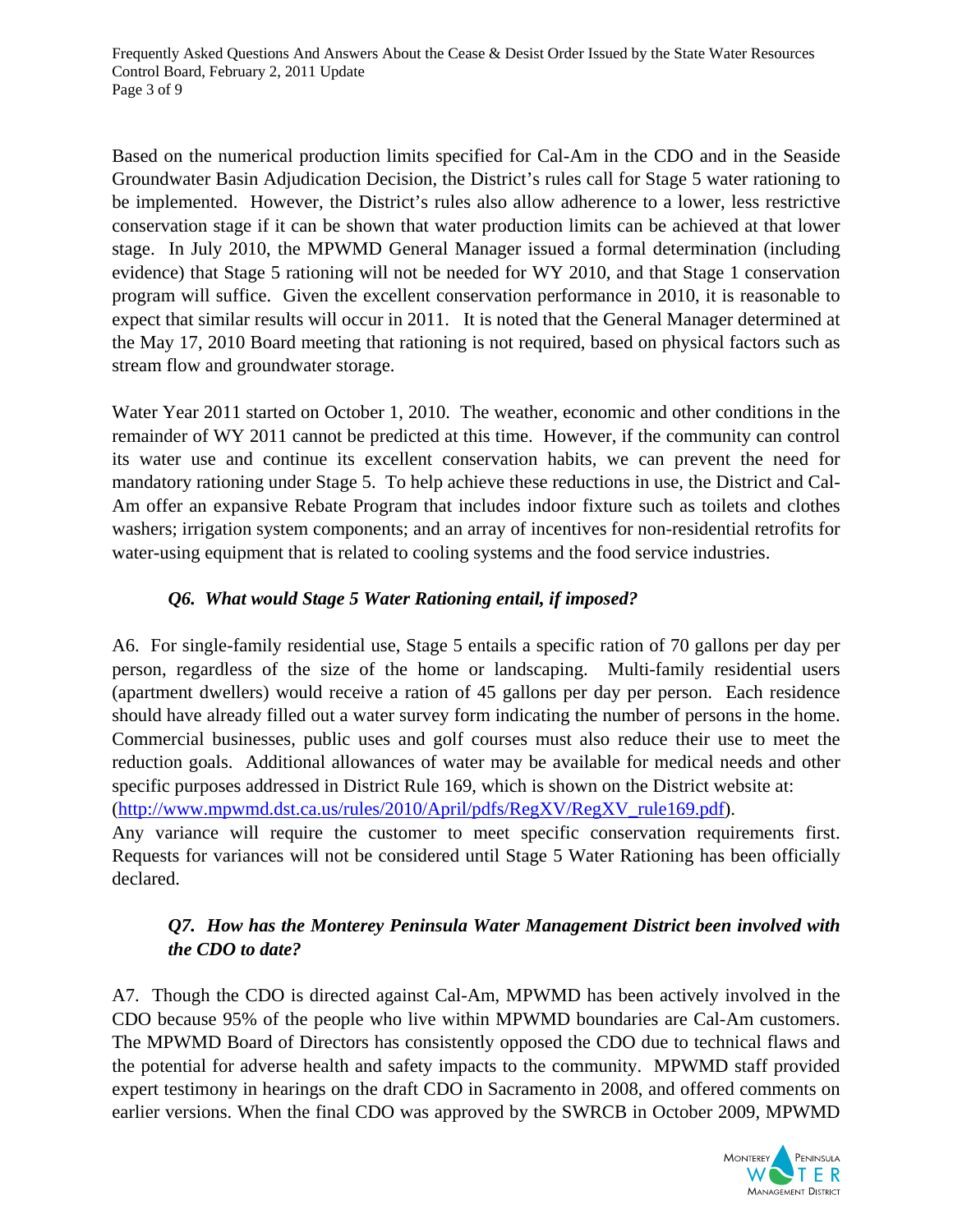Frequently Asked Questions And Answers About the Cease & Desist Order Issued by the State Water Resources Control Board, February 2, 2011 Update Page 4 of 9

and Cal-Am filed suit. The lawsuits are awaiting consideration by the Court. The MPWMD successfully convinced the Monterey County Superior Court to suspend ("stay") implementation of the CDO from November 2009 through April 22, 2010, when a new judge reinstated the CDO. It is notable that the venue for the CDO proceedings was moved in January 2010 from Monterey to Santa Clara County at the request of the SWRCB.

# *Q8. How does the CDO affect the ability of MPWMD to issue Water Permits for new construction or remodels?*

A8. The CDO is directed against Cal-Am. It is not directed against MPWMD or any other public agency, such as a city, and does not affect the ability of MPWMD to issue Water Permits. District staff will continue to issue Water Permits pursuant to the MPWMD Rules & Regulations until directed otherwise by the MPWMD Board of Directors. However, the District is advising all applicants that Cal-Am was ordered by the SWRCB to not connect water meters to any new projects or remodels that intensify water use. Also, on May 27, 2010, Cal-Am filed an amended petition to the California Public Utilities Commission (CPUC) to authorize Cal-Am to refuse to connect new customers in its Monterey District Main System, and to institute a moratorium on new or expanded water service connections (except for certain specified situations). Thus, an applicant may not be able to access Cal-Am water even if he or she has a valid District permit. Please see Question #12 for more information on the Cal-Am moratorium request before the CPUC.

# *Q9. Will the District issue Water Permits despite the CDO limits and Cal-Am's request for a moratorium?*

A9. Unless or until the District Board of Directors amends the MPWMD Rules & Regulations, or declares a Water Permit moratorium, District staff will continue to issue Water Permits. To stay informed of potential Board action on these topics, please consult the District's website for Board meeting agenda information at (click on meeting date):

<http://www.mpwmd.dst.ca.us/asd/board/boardpacket/2010/2010.htm>

# *Q10. What if I have a project in progress (i.e., I already submitted an application to MPWMD)?*

A10. MPWMD staff will continue to process and issue Water Permits until directed otherwise. However, there is no guarantee that Cal-Am will act on a Water Permit and set a new connection. In addition, MPWMD may be required to report to Cal-Am information about properties that receive a Water Permits for remodels and other expansions in use that do not entail a new water connection, although it is unclear at this time what action might be taken.

*Q11. What about remodel projects that will not result in increased water use due to water credits from retrofitted fixtures and other opportunities allowed by MPWMD Rules & Regulations?* 

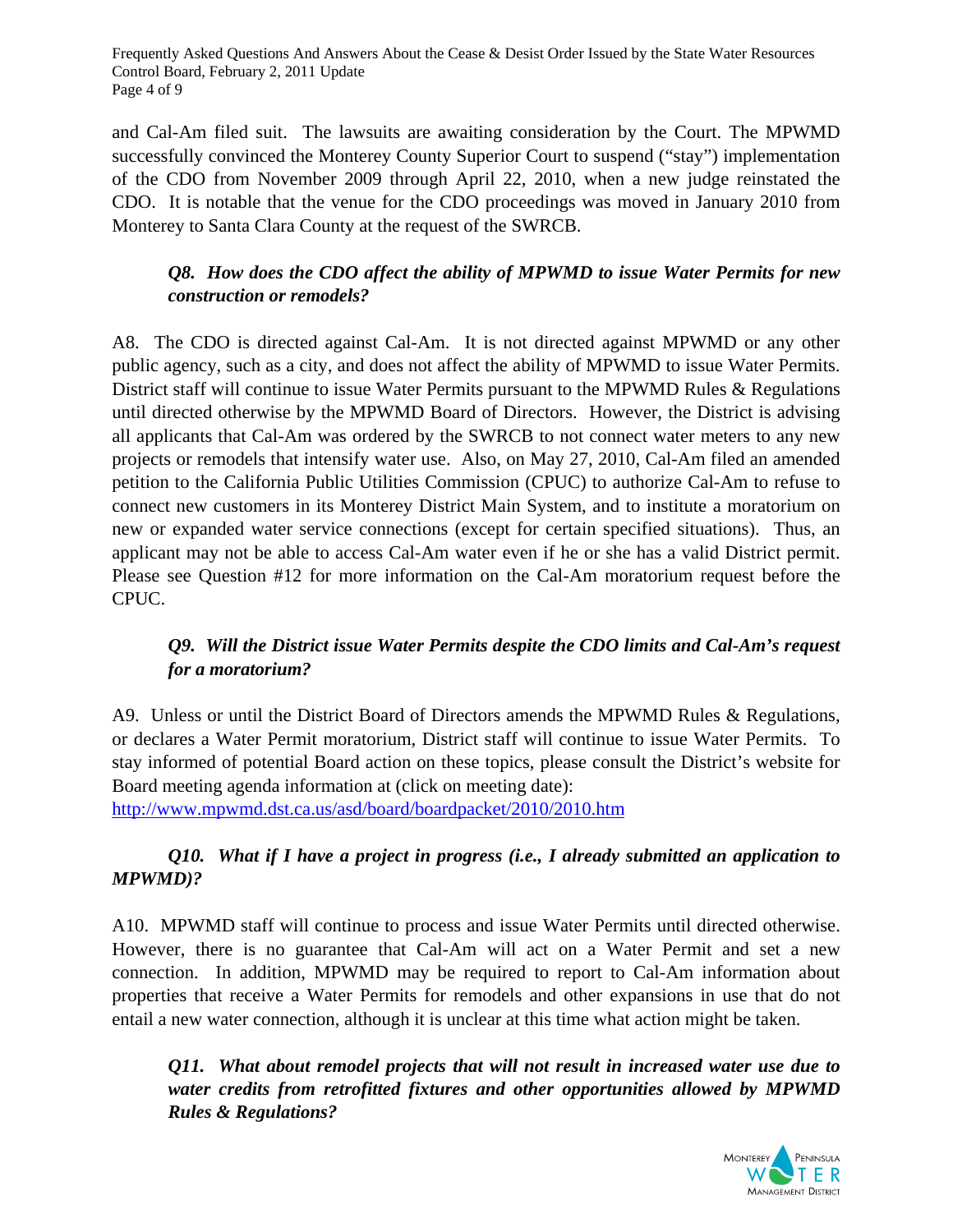A11. MPWMD staff will continue to process and issue Water Permits that utilize water credits until directed otherwise. As noted in Question #12, there is no guarantee that Cal-Am will act on the Water Permit, especially if a new connection is involved.

# *Q12. Please describe the request by Cal-Am to institute a moratorium on new or expanded water service connections?*

A12. On May 27, 2010, Cal-Am submitted an Amended Application to the CPUC to authorize Cal-Am to refuse to connect new customers in certain areas of its Monterey District, and to institute a moratorium on new or expanded water service connections for projects that obtained all their necessary governmental permits after October 20, 2009. Specific exceptions include: (a) customers who receive Entitlements of water from the Pebble Beach Wastewater Reclamation Project; (b) customers who receive Entitlements of water from the Sand City Desalination Project; (c) meter splits at apartments, commercial and industrial settings that do not result in increased water use; and (d) certain named water systems, including the Bishop, Hidden Hills and Ryan Ranch systems along the Highway 68 corridor. The moratorium would last until either: (a) Cal-Am shows the CPUC written confirmation from the SWRCB that Cal-Am has obtained a permanent supply of water to replace its unpermitted diversions from the Carmel River, or (b) until litigation on the CDO results in the Court overturning the CDO, whichever comes first. The full text of Cal-Am's filing to the CPUC is on the MPWMD website at: [http://www.mpwmd.dst.ca.us/CDO/MoratoriumRequest/27%20May%202010%20Amended%20](http://www.mpwmd.dst.ca.us/CDO/MoratoriumRequest/27%20May%202010%20Amended%20Application.pdf) [Application.pdf](http://www.mpwmd.dst.ca.us/CDO/MoratoriumRequest/27%20May%202010%20Amended%20Application.pdf)

On January 25, 2011, a proposed decision on Cal-Am's request for a moratorium was issued by Administrative Law Judge (ALJ) Gary Weatherford. The draft decision grants Cal-Am's moratorium request as described above, including a moratorium on the use of Water Use Credits. The full Commission could act as early as February 24, 2011. The proposed decision is available on the District website at: [http://www.mpwmd.dst.ca.us/puc/CAWMoratorium\\_2011/InfoPage.htm](http://www.mpwmd.dst.ca.us/puc/CAWMoratorium_2011/InfoPage.htm).

## *Q13. How does the CDO affect Cal-Am customers in Pebble Beach or Sand City who have Water Entitlements from the District?*

A13. The CDO does not cause a moratorium on new or intensified water connections for Cal-Am customers in Del Monte Forest or Sand City that are using an Entitlement of water from the Pebble Beach Wastewater Reclamation Project or the Sand City Desalination Project. The moratorium request by Cal-Am before the CPUC also does not include customers with these Entitlements. However, these customers will be subject to any rationing program that affects the Cal-Am water system.

## *Q14. How does the CDO affect Cal-Am customers along the Highway 68 corridor (Hidden Hills, Ryan Ranch and Bishop/Pasadera areas)?*

A14. The CDO should not result in a moratorium on water connections, but mandatory

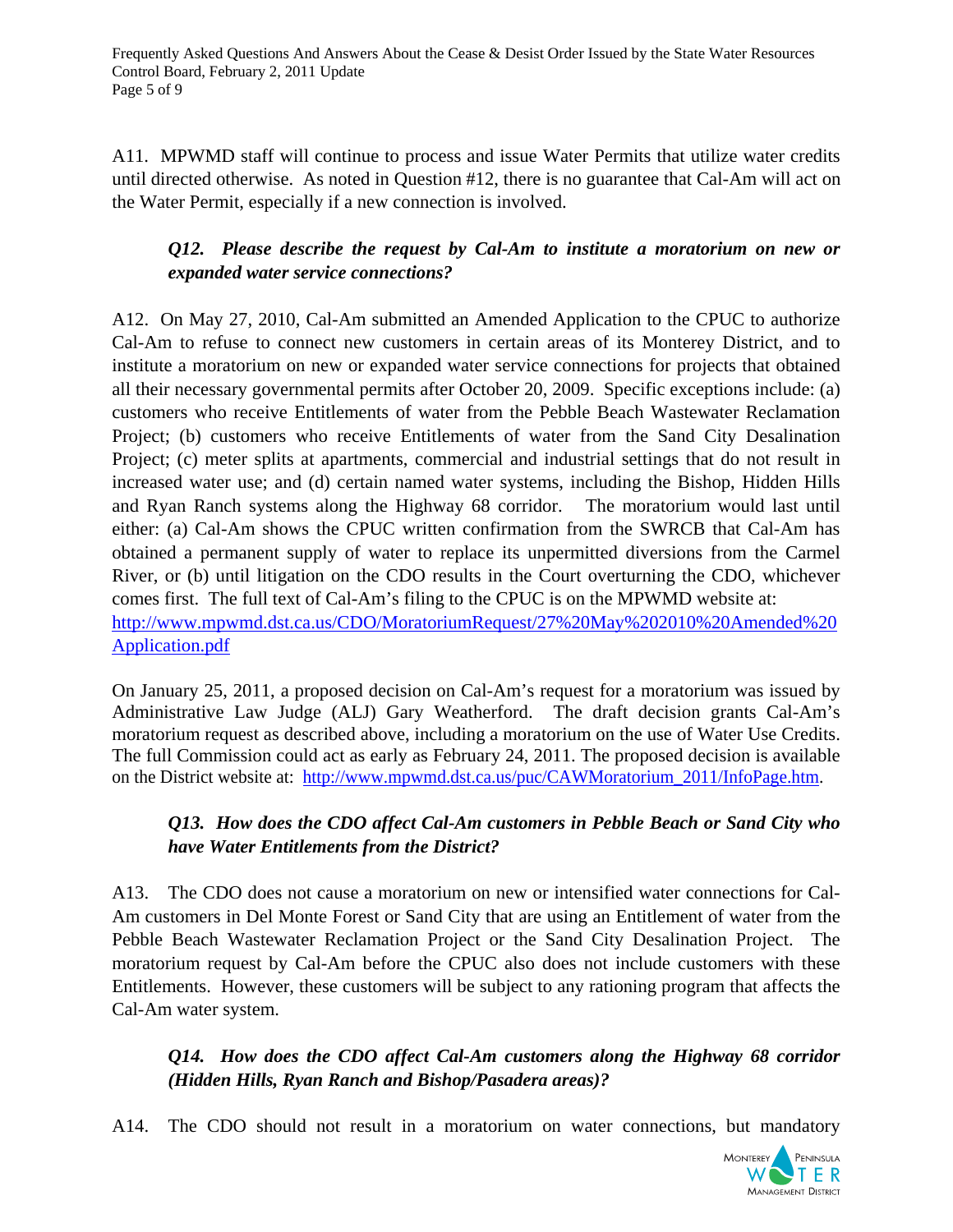Frequently Asked Questions And Answers About the Cease & Desist Order Issued by the State Water Resources Control Board, February 2, 2011 Update Page 6 of 9

conservation and rationing could occur in Cal-Am's Hidden Hills, Ryan Ranch and Bishop water systems if Cal-Am's actual production exceeds target production limits. These systems are operated independently from Cal-Am's Main System, and they do not receive direct supply from the Carmel River. However, they are indirectly linked to the Carmel River as a result of water use reductions specified for the Laguna Seca Subarea in the Seaside Groundwater Basin Adjudication Decision of the Monterey County Superior Court. The moratorium request by Cal-Am before the CPUC does not include the Hidden Hills, Ryan Ranch and Bishop systems (see Question #12). Customers in these systems could be subject to outdoor water use budgets, higher water rates, and specified rationing as described in District Regulation XV (Rules 160 through 175). For reference, the CDO does not affect Cal-Am customers along Highway 68 served by water supplies from the Salinas area (that is, east of Los Laureles Grade).

### *Q15. How will the CDO affect people who have their own wells or are served by a water company other than Cal-Am?*

A15. The CDO does not affect people who use their own well, are served by a small mutual water system, or obtain water from a company other than Cal-Am. Seaside residents served by the Seaside Municipal Water Company would not be affected.

### *Q16. How will the CDO affect projects associated with the Fort Ord Reuse Plan?*

A16. The CDO does not affect water customers of the Marina Coast Water District, the entity selected to serve redevelopment of the former Fort Ord.

#### *Q17. What water use reductions are required by the CDO in the long-term?*

A17. Table 1 of the CDO requires "reductions in illegal diversions from the Carmel River" (see website link in Question #20). By WY 2016, a total of 9,318 AF of water diversions from the Carmel River would be allowed, which is about a 17% reduction (1,967 AF) as compared to the 11,285 AF annual Carmel River diversions that had been allowed until October 2009. By WY 2017, Cal-Am diversions may total only 3,376 AFY, which is its defined legal water right. This is a 70% (7,909 AF) reduction as compared to the 11,285 AFY allowed until late 2009. In addition, the Seaside Basin Adjudication also calls for a series of reductions from the Seaside Basin in this same time frame at a rate of a 10% reduction (520 AF) every three years until year 2021. Eventually, nearly all of Cal-Am's water supply for the Monterey Peninsula must be replaced with water from new sources, as shown in the graph provided as Attachment 2.

### *Q18. How will the community be able to meet those reductions without severe hardship?*

A18. The reductions called for by the CDO combined with the Seaside Basin Adjudication would be catastrophic for the community without a major new water supply to replace these lost sources. MPWMD and Cal-Am are challenging the CDO because the health and safety of the

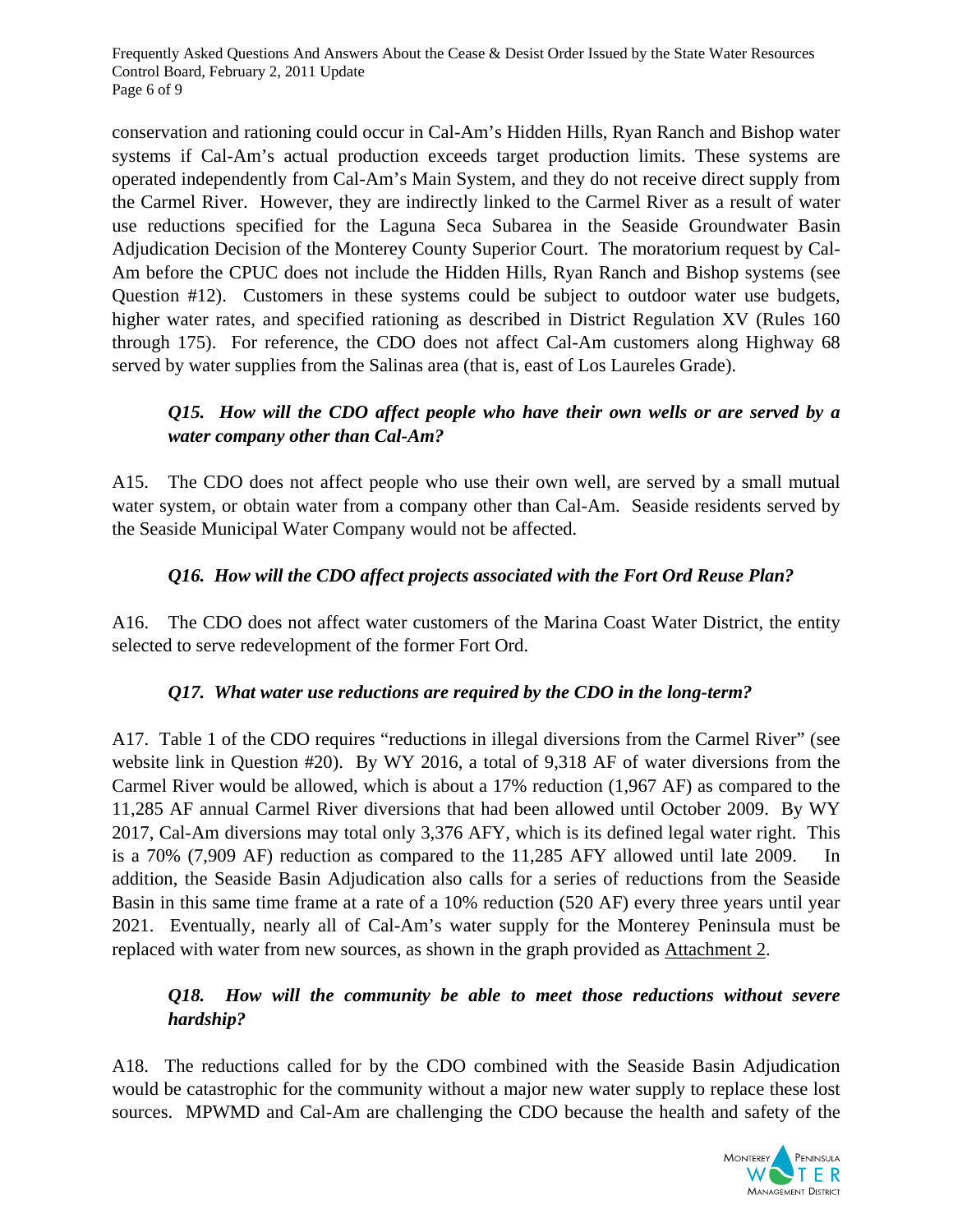Frequently Asked Questions And Answers About the Cease & Desist Order Issued by the State Water Resources Control Board, February 2, 2011 Update Page 7 of 9

community would be severely compromised, as would the local tourist-based economy.

## *Q19. What is MPWMD doing to reduce hardship to the community due to the CDO?*

A19. MPWMD is actively involved in litigation to achieve a fair resolution to the CDO that does not penalize Monterey Peninsula consumers, as we already have one of the lowest water use rates in California. MPWMD and Cal-Am partner in a successful water conservation program that includes multiple water conservation incentives and water waste enforcement, education, new technology and an extensive rebate program.

MPWMD and Cal-Am are also successfully injecting record amounts of Carmel River water into the Seaside Groundwater Basin (1,111 AF in WY 2010 alone) via two Aquifer Storage and Recovery (ASR) wells owned by the District, and are working together to drill two more ASR wells in 2011-2012 to double the production from the ASR program to more than 2,000 AFY. The ASR Project boosts Seaside Basin storage and results in lower Cal-Am extractions from the Carmel River in the dry season, which benefits people and the environment. Also, there has been significant forward progress on a regional water supply solution this past year. On December 2, 2010, after many months of hearings and meetings, the CPUC approved the Regional Project (Phase 1) that would enable Cal-Am compliance with both the SWRCB Order 95-10 and Seaside Basin Adjudication. The Regional Project features a large desalination plant in Marina along with smaller ASR facilities and other components. It is hoped that the Regional Project will result in full compliance with the CDO by the December 2016 deadline. The District is also pursuing water supply options to meet the needs of legal lots of record and moderate growth, and supports the Groundwater Replenishment Project proposed by the Monterey Regional Water Pollution Control Agency as a component of the Phase 2 Regional Project.

## *Q20. What does the CDO actually say?*

A20. The CDO includes the following major subjects: (1) a schedule for Cal-Am to reduce diversions from the Carmel River; (2) a ban on new and intensified water connections; (3) a requirement to build smaller near-term water supply projects; and (4) reporting procedures. The full text of the October 2009 CDO can be found on the District's website at:

[http://www.swrcb.ca.gov/waterrights/board\\_decisions/adopted\\_orders/orders/2009/wro2009\\_006](http://www.swrcb.ca.gov/waterrights/board_decisions/adopted_orders/orders/2009/wro2009_0060.pdf) [0.pdf](http://www.swrcb.ca.gov/waterrights/board_decisions/adopted_orders/orders/2009/wro2009_0060.pdf) 

#### *Q21. Why does the CDO exist in the first place?*

A21. The CDO may be viewed as an enforcement action. In July 1995, the SWRCB issued Order WR 95-10 against Cal-Am. The 1995 Order determined that roughly 70% of the water Cal-Am supplies to the community does not have a valid water right, and is therefore unlawful. The Order required Cal-Am to develop water supply sources in places other than the Carmel River. Cal-Am has not developed a substitute supply to date. The lack of a replacement supply

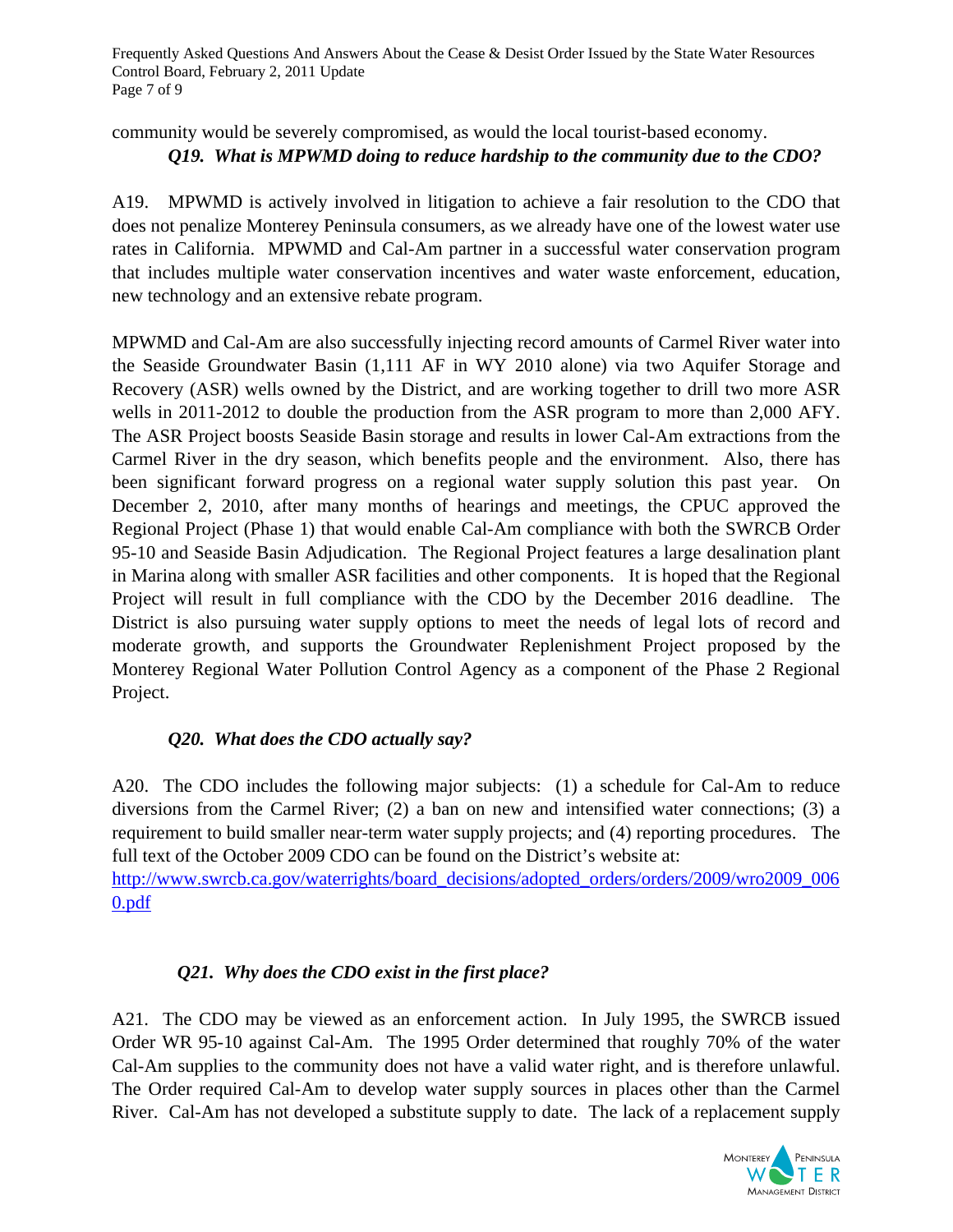Frequently Asked Questions And Answers About the Cease & Desist Order Issued by the State Water Resources Control Board, February 2, 2011 Update Page 8 of 9

was cited by the SWRCB as the reason the CDO was imposed. Notably, the proposed Regional Water Project currently before the CPUC is intended to enable Cal-Am to comply with both Order 95-10 and the CDO.

### *Q22. How long will the CDO last?*

A22. The CDO is now in effect and will remain in effect at least until the lawsuits filed against the SWRCB by MPWMD, Cal-Am and other parties are resolved by the Court. The litigation timeline is uncertain, but the parties hope for resolution sometime in 2011. Based on a January 13, 2011 Case Management Conference before the judge, it appears that there could be a hearing as early as May-June 2011.

#### *Q23. Are there limitations on how the public should use this document (disclaimer)?*

A23. Yes. The MPWMD has used all reasonable efforts and resources to include accurate and up-to-date information about the topics referenced in this FAQ and answers. The answers offer general and summary statements regarding a complex and changing set of legal requirements. Because the topics discussed are technical and legal in nature, and the rules respecting their application are subject to continual modification, MPWMD cannot provide any warranty or representation as to the accuracy of these answers, and assumes no liability or responsibility for any errors or omissions as to the content of these answers. Specific facts and circumstances may create an exception to the general principles that are stated. Before any person relies on the assessments contained in this FAQ document, they are encouraged to seek expert legal advice. The MPWMD shall bear no liability for the content of this FAQ document, or for the consequences of any actions taken on the basis of the information provided, unless that information is subsequently confirmed in writing, based upon an agreed statement of facts. These responses may provide links to other websites and access to content prepared by third parties. MPWMD is at no time responsible for third party content accessible through the District website, including opinions, advice and statements.

#### *Q24. What other sources of information are available on this matter?*

A24. More information on the CDO and related topics may be available from one or more of the following sources:

- California American Water at:<http://www.amwater.com/caaw>
- State Water Resources Control Board at: [http://www.swrcb.ca.gov](http://www.swrcb.ca.gov/)
- California Public Utilities Commission (CPUC) Division of Ratepayer Advocates: <http://www.dra.ca.gov/dra>

PENINSULA MONTEREY Management District